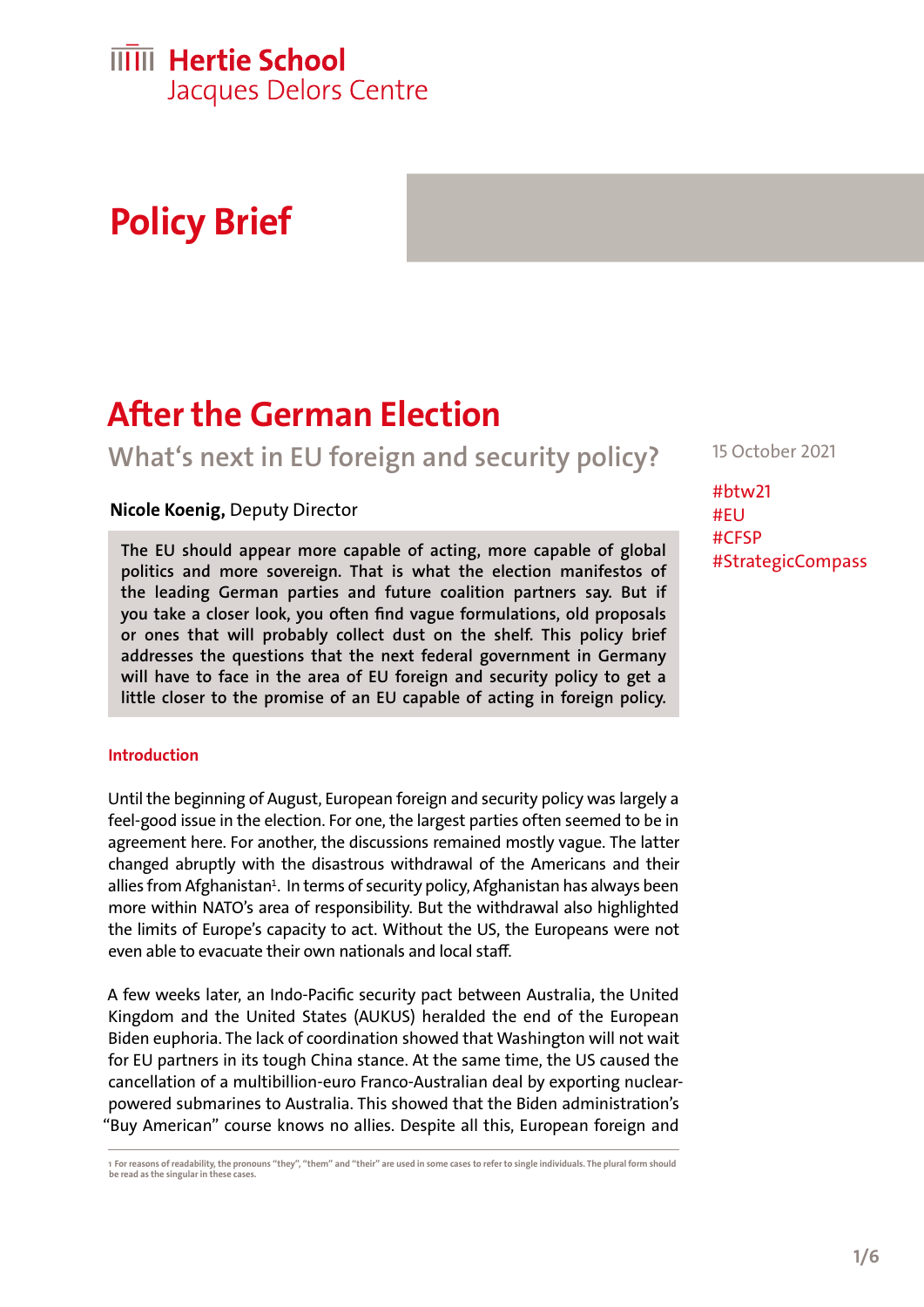security policy remained a fringe issue in the German election – but when it cropped up, calls for improving Europe's capacity to act became louder.

The next federal government in Germany can significantly influence the EU's capacity to act in foreign policy. But this influence will not be served to it on a silver platter. At some point or another, it will have to weigh national interests against European ones. It will have to decide how many resources to allocate and which risks are justifiable, for example in the case of EU military crisis management. It will have to rethink and repackage institutional reform proposals. In all of this, it will always be faced with the difficult question of when it is actually possible to act as an EU of 27 member states, and when it is necessary to move forward courageously with a smaller group. These issues tend to linger in the background during coalition negotiations. But the political calendar and the threats in Europe's backyard will demand answers very soon.

#### **1. Russia and China: When do we need dialogue and when toughness?**

"Europe must become a geopolitical player and learn to speak the language of power". Since 2019, that has been Brussels' response to the growing rivalry between the US and China, and to Russia's often aggressive policies. However, implementation is hampered by the fact that member states have different views on the right mix of toughness and dialogue. Especially when it comes to China and Russia, [many](https://ecfr.eu/publication/beyond-merkelism-what-europeans-expect-of-post-election-germany/) Europeans have a sceptical view of Germany. The impression has too often been that German economic interests trump European geopolitical considerations.

- **• China:** Basically, the German parties agree: Yes, China is a systemic and economic rival and yes, we must nonetheless cooperate with China, be it in the economy, disarmament or climate issues. Dialogue and toughness, then. But what does that actually mean? This question arises, for example, in the case of the EU-China Comprehensive Agreement on Investment, which the German government helped to negotiate. Since the Chinese imposed sanctions on a number of European academics and Members of the European Parliament, the agreement has been on hold. But sooner or later the next federal government will have to ask itself whether it should be renegotiated and where the line should be drawn, be it in human rights or in ensuring a level playing field. The overriding question is to what extent Germany is prepared to demonstrate European toughness when its economic interests are at stake. The next German government must also decide on the extent to which China should be confronted in terms of security policy. The deployment of the German frigate "Bayern" to the Indo-Pacific and the South China Sea was an interesting balancing act. On the one hand, Germany followed the appeal of its allies to show presence in a region where China is increasingly asserting claims to power. On the other, the German government tried to avoid provocation by offering a port call to Shanghai. Beijing declined due to lack of trust. In the future, this balance will be difficult to maintain. At the same time, the next German government should coordinate its actions more closely at European level, for example in the deployment of the navy, as proposed by the new EU [Indo-Pacific strategy.](https://eeas.europa.eu/sites/default/files/jointcommunication_2021_24_1_en.pdf)
- **• Russia:** [Dialogue and toughness](https://www.spiegel.de/politik/deutschland/umstrittene-ostsee-pipeline-armin-laschet-und-olaf-scholz-wollen-nord-stream-2-notfalls-stilllegen-a-c4a5a631-28a8-4706-866c-3e897948e7ec) is also the mantra for Russia. But here, too, the question is whether and where to draw the line. The question arose in particular with the Nord Stream 2 gas pipeline. The German government could repeat as often as it liked that this was a purely economic project; its European neighbours to the east saw it differently. They were all the more annoyed by the July compromise, in which the Americans abandoned their opposition. In return, the German government said that they would not allow Russia to use Nord Stream 2 as a geopolitical weapon and would stop gas deliveries if necessary. To be credible, the next federal government must be clearer about the scenario in which this could actually happen. The credibility of a single European voice is also at stake when it comes to offers of dialogue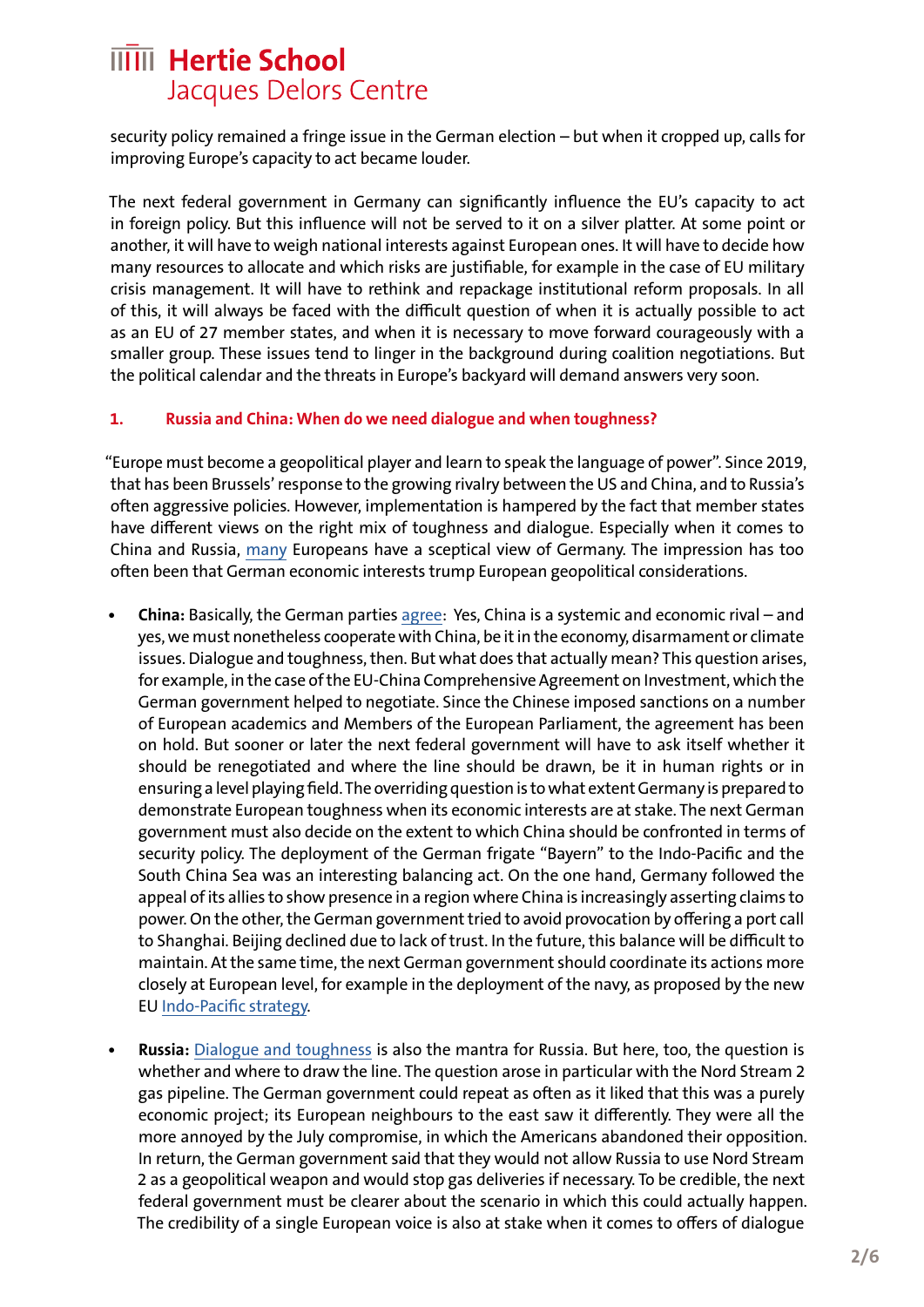with Russia. When France and Germany proposed an [EU-Russia Summit](https://www.tagesspiegel.de/politik/vorstoss-von-merkel-und-macron-russland-offen-fuer-gespraeche-mit-der-eu-die-ukraine-warnt-davor/27359940.html) in June, the Eastern Europeans emphatically vetoed it. They rejected concessions without anything in return. Apart from the content: if the aim is to get the EU to speak with one voice on Russia, then Paris and Berlin should probably not try to set the tone so publicly.

All in all, it will not be enough to talk about dialogue and toughness if it remains unclear what will be used and when. At the latest, these questions will be back on the agenda in the discussions on the Strategic Compass for the EU's security and defence policy (to be adopted in March 2022) and NATO's next Strategic Concept (summer 2022). The new German government should therefore agree on a course internally and with its European partners very soon. It will also have to acknowledge that the dividing lines between geostrategic and economic issues are becoming increasingly blurred.

#### **2. What European lessons should be learned from Afghanistan?**

The chaotic withdrawal from Afghanistan has made the Europeans painfully aware of the limits of their strategic autonomy. Without the Americans, they would not have been able to secure the airport in Kabul and evacuate their citizens and local staff. When it came to the lessons for Germany and Europe, two camps quickly emerged: some said that the EU should be empowered to undertake such an evacuation mission, which would also include providing it with a rapid reaction force. Others fundamentally questioned the deployment of the German army for missions abroad and the noble goal of state-building.

- **• Consequences for Mali:** When it comes to European lessons, the focus turns to Mali very quickly. Unlike Afghanistan, the Europeans are leading the mission here. Besides the French, who shoulder by far the largest military burden with about 5,000 soldiers on the ground, the Germans also play a major role. They are currently leading the European Union Training Mission in Mali (EUTM Mali) and are involved in the EU and UN missions with up to 1,700 soldiers. However, the French are thinking more and more loudly about a gradual withdrawal. Moreover, the prospect of the Malian government cooperating with "Wagner", a Russian mercenary group, recently called into question the mandates of the EU and UN missions. In Berlin, there have been increasing calls for a thorough review of the mandate for the German army's mission, which runs until May 2022. While the current mandate of the UN mission ends in June 2022, EUTM Mali is to continue until May 2024. Against this backdrop, the next government should coordinate very closely with European and international partners and seek a coordinated review of both mandates to embed them in a comprehensive strategy for the Sahel. After all, if Afghanistan has shown anything, it is that one should in any case refrain from premature and unilateral announcements of withdrawal.
- **• A European initial entry force:** At the beginning of September, it sounded like [Berlin](https://www.bundeswehr.de/de/aktuelles/meldungen/bilanz-evakuierung-kabul-ministerin-schnelle-einsatzgruppe-5217146) and Brussels had come up with the idea of a rapid EU response force of 5,000 soldiers as a lesson learned from the Kabul airport debacle. In reality, 14 member states, including Germany, had already put this proposal on the table in May as part of the EU's Strategic Compass for security and defence policy. The considerations are based on the situation that existed in Mali in 2013. At the time, the French intervened and barely prevented Islamists from taking the capital. Afghanistan has certainly given the proposal of an initial entry force a boost. But there are still some open questions. How exactly should this force be composed? The first working papers in this regard are already available. The main question is whether this rapid reaction force will actually be deployed. After all, in 2012-13, Germany too had ignored the urgent French warnings about Mali for too long.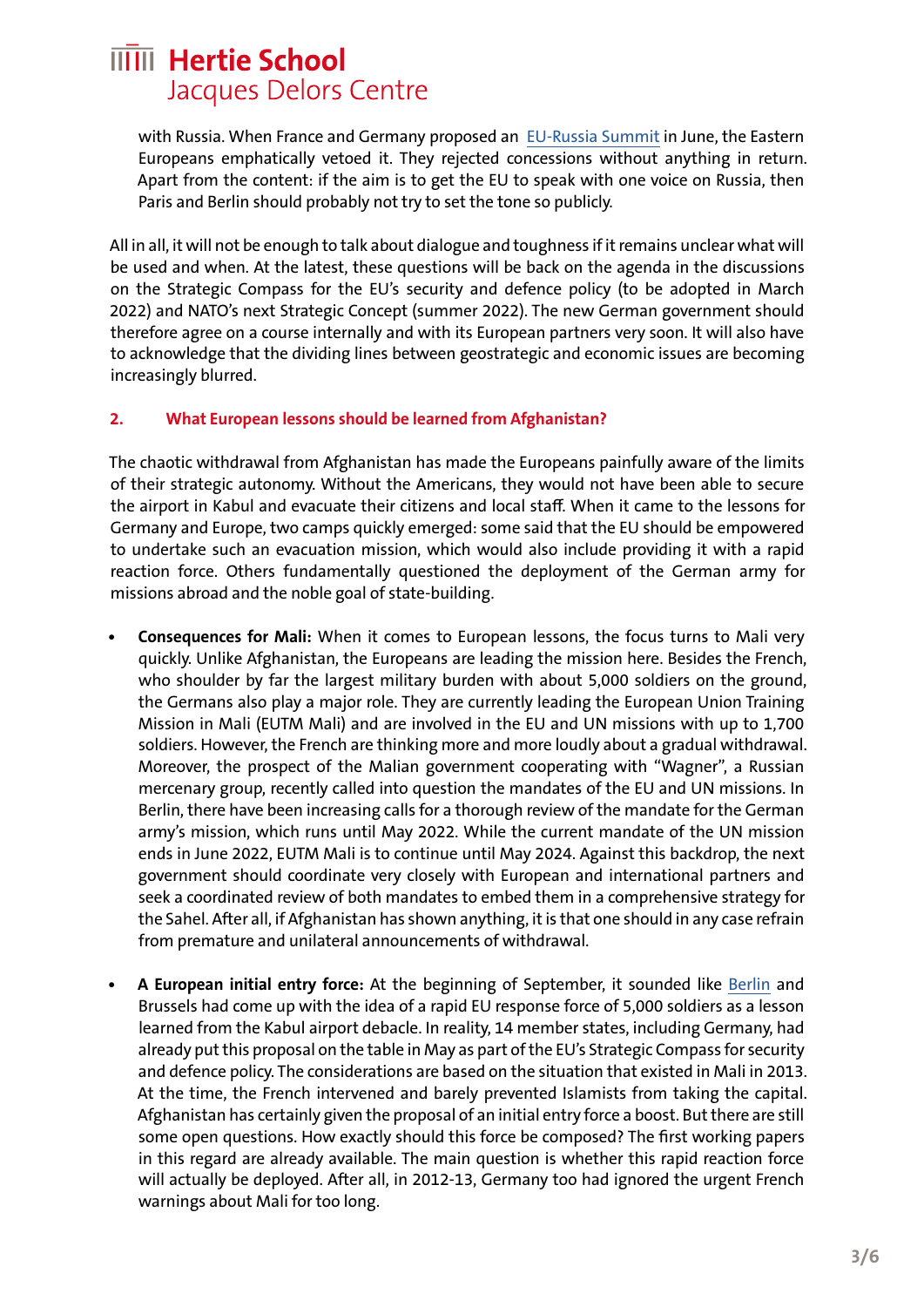Behind both points is the larger question of the level of ambition in EU crisis management and the German role in it. Especially in their southern backyard, the Europeans can no longer rely completely on the Americans and NATO. France does not want to shoulder this burden alone. For the next federal government in Germany, this issue is not only about solidarity with its closest EU partner, but also about its own interest in a more peaceful neighbourhood.

#### **3. What do institutional reform proposals for EU foreign policy** *really* **achieve?**

When it comes to [an EU that should be more willing to engage in global policy,](https://hertieschool-f4e6.kxcdn.com/fileadmin/user_upload/20181115_Weltpolitikfaehigkeit-Koenig.pdf) Germany tends to make institutional reform proposals. However, the past legislative period has shown that some of the old familiar proposals are not very realistic at present. In the case of others, there are divisions over how to implement them. To make progress on the institutional track, the next federal government in Germany needs to be clearer about what it wants and forge coalitions more systematically.

- **• Extending qualified majority voting to EU foreign policy:** All pro-European German parties have committed to this proposal. It is possible within the framework of the Treaties and indeed this would be an important step towards a more agile EU foreign policy. However, all member states would have to agree to this and, as we have [shown here,](https://hertieschool-f4e6.kxcdn.com/fileadmin/user_upload/20200210_Policy_Brief_QMV_Koenig.pdf) we are still a long way off. So what strategy does the next German government want to pursue in order to make progress here? One possibility would be a gradual approach, initially focusing on individual policy areas such as sanctions policy or civilian crisis management (proposals [her](https://hertieschool-f4e6.kxcdn.com/fileadmin/user_upload/20200210_Policy_Brief_QMV_Koenig.pdf)e). An alternative would be to use constructive abstention more systematically. Here, however, Germany would also have to be prepared to set a good example. In any case, it is important to convince France to staunchly follow suit. In the past, Paris has also been in favour of extending qualified majority voting to EU foreign policy, but only in combination with EU tax policy. The latter, however, is vehemently opposed by some member states such as Ireland. So, the next federal government in Germany should think about other package solutions.
- **• EU seat on the UN Security Council:** This proposal, which was already anchored in the last [Coalition Agreement](https://www.bundesregierung.de/resource/blob/974430/847984/5b8bc23590d4cb2892b31c987ad672b7/2018-03-14-koalitionsvertrag-data.pdf?download=1) found its way into the German election campaign programmes once again. However, it is currently unrealistic for three reasons. Firstly, the UN Charter currently rules out full EU membership. Secondly, the proposal hinges on the faltering reform of the Security Council. And thirdly, a European seat would mean France giving up its seat. That will [not happen](https://www.bloomberg.com/news/articles/2021-09-22/france-denies-daily-telegraph-report-it-could-give-up-unsc-seat) in the foreseeable future. The next German government should not build castles in the air, but pragmatically consider how European cooperation in the Security Council can be made more efficient. The increased coordination between the European non-permanent members of the Security Council is a good example. In 2017-8, for example, Sweden brought together all preceding, current and future EU members of the Security Council in the E8 Group, which then adopted joint statements on core dossiers such as the Middle East, Ukraine and Syria.
- **• European Security Council:** The proposal aims to make EU security policy more political and strategic. It was put on the table by France and Germany in [2016](https://www.auswaertiges-amt.de/de/aussenpolitik/europa/160624-bm-am-fra-st/281698), but has remained there ever since. An agreement on the exact [degs](https://hertieschool-f4e6.kxcdn.com/fileadmin/user_upload/20181115_Weltpolitikfaehigkeit-Koenig.pdf)ign (e.g. all 27 member states or a smaller group of them, with or without the UK) could not be reached either within the coalition or between Germany and France. A Security Council with rotating members is not possible under the EU treaties, and the British currently show little interest in such formats with the 27 member states. However, a regular meeting of the European Council on security issues would be realistic and useful. The next federal government in Germany could reintroduce the proposal as part of the Strategic Compass for security and defence policy. The fear is that once again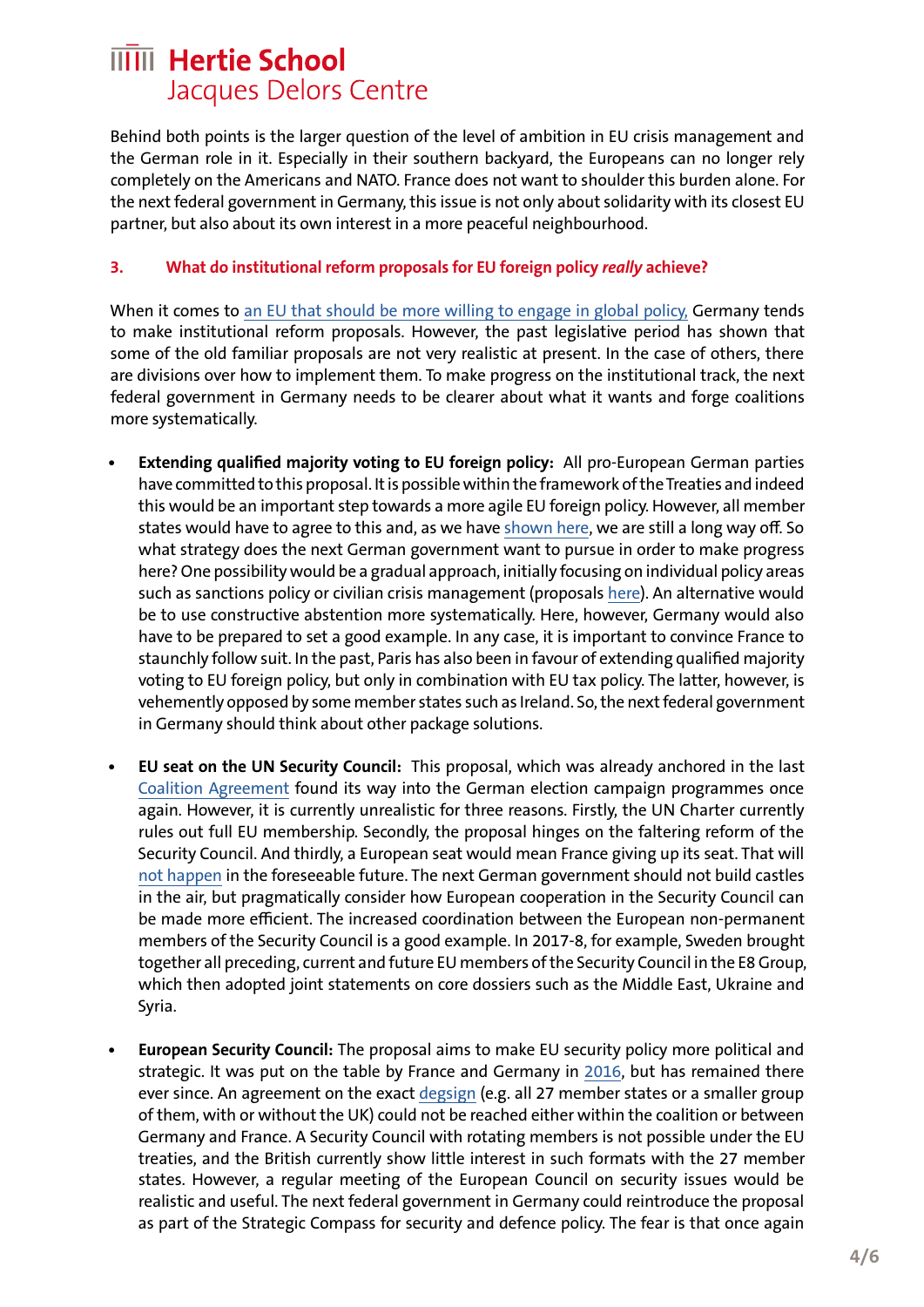there will be a lack of implementation – to be more precise, a lack of political will and the necessary resources. Setting priorities annually or reviewing implementation annually at the highest level could provide the necessary boost.

#### **4. What balance between flexibility and inclusivity is needed?**

In order to be capable of acting despite the unanimity requirement, member states are increasingly choosing more flexible forms of cooperation. This can be done within the framework of the treaties, as in the case of the Permanent Structured Cooperation in Defence (PESCO). For the most part, this involves interstate coalitions. The last German government often advocated inclusivity. But the manifestos of the leading parties increasingly speak of a multi-speed Europe or coalitions of the willing. However, this always raises the question of the potential for division.

- **• EU foreign policy:** Flexible groupings such as the Normandy format in the talks on the Ukraine conflict and the E-3 (Germany, France and the UK) have become common. But they also repeatedly lead to frustration among smaller EU member states. The next federal government in Germany must consider how to achieve a balance between flexibility and inclusivity. How can other member states and the EU institutions be involved in decision-making? This will be difficult especially if the British are part of the equation because they prefer not to be involved with Brussels after their departure from the EU.
- **• EU crisis management:** In recent years, France has repeatedly led European coalitions of the willing, such as the naval mission in the Strait of Hormuz. Germany did not participate beyond political support. Among other things, such coalitions do not correspond to the system of collective security, which the German "Grundgesetz" ("Basic Law", i.e. the German Constitution) stipulates is a condition for foreign deployments of the German army. One way out would be Article 44 of the EU Treaty, whereby member states can decide unanimously to delegate a crisis management task to a smaller group of member states. They can then decide among themselves on the implementation. Sounds like a good compromise between flexibility and inclusivity. But it also raises difficult questions for the next federal government in Germany: would it really be willing to play a leading role in such a European coalition of the willing? Perhaps even more difficult a question, would it agree to an operation where it is not involved in implementation? Could it cope with this relative loss of control?

#### **Conclusion: Taking European responsibility**

The next federal government in Germany can contribute greatly to creating an EU that is more capable of engaging in global politics. This issue will not be the focus of the coalition negotiations. However, the political calendar will soon demand answers to the questions posed above. The adoption of the Strategic Compass for EU security and defence policy is expected to fall within the first 100 days of the new German government. In its Council Presidency, France will take the reins here at the beginning of January. In view of the approaching elections, Macron will need a strong partner in Berlin who will also courageously support the ambitious proposals and convince others. The German contribution becomes